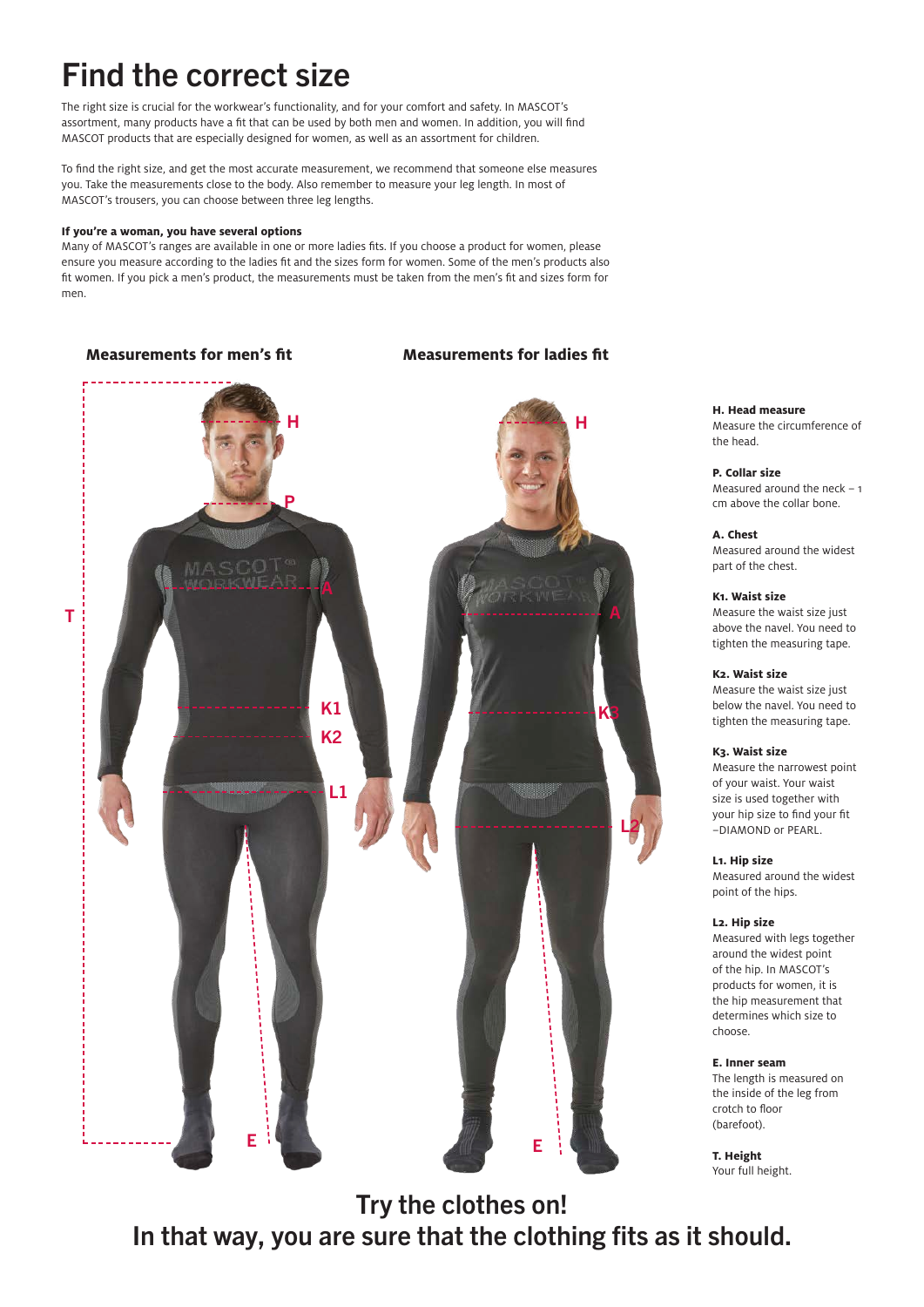# How to find your size in the measuring chart

For example: You are looking for trousers with a low waist.

Your waist measurement (K2) is 92 cm.

Find your measurement under K1/K2 in the chart. If your size fall between two sizes, you should choose the larger size.

In this example you should choose 93 cm and therefore the size C52. Remember also to measure your leg length before you order.

### MEN

| T-shirts, sweatshirts, jackets and additional tops as well as boilersuits |            |     |           |     |     |     |     |     |                 |                 |                 |                 |                 |                 |     |     |      |     |      |     |      |                 |
|---------------------------------------------------------------------------|------------|-----|-----------|-----|-----|-----|-----|-----|-----------------|-----------------|-----------------|-----------------|-----------------|-----------------|-----|-----|------|-----|------|-----|------|-----------------|
|                                                                           | C42        | C43 | C44       | C45 | C46 | C47 | C48 | C49 | C <sub>50</sub> | C <sub>51</sub> | C <sub>52</sub> | C <sub>54</sub> | C <sub>56</sub> | C <sub>58</sub> | C60 | C62 | C64  | C66 | C68  | C70 | C72  | C <sub>74</sub> |
|                                                                           | <b>XXS</b> |     | <b>XS</b> |     |     |     |     |     | M               |                 |                 |                 | <b>XL</b>       | 2XL             |     | 3XL |      | 4XL |      | 5XL |      | 6XL             |
| $A -$ Chest $(cm)$                                                        | 84         | 86  | 88        | 90  | 92  | 94  | 96  | 98  | 100             | 102             | 104             | 108             | 112             | 116             | 120 | 124 | 128  | 132 | 136  | 140 | 144  | 148             |
| A - Chest (inch)                                                          | 33         |     | 34.5      |     | 36  |     | 38  |     | 39.5            |                 | 41              | 42.5            | 44              | 45.5            | 47  | 49  | 50.5 | 52  | 53.5 | 55  | 56.5 | 58              |

| Shirts                    |            |     |     |     |              |     |     |     |                 |     |       |                 |                 |                 |     |     |                 |     |       |     |       |
|---------------------------|------------|-----|-----|-----|--------------|-----|-----|-----|-----------------|-----|-------|-----------------|-----------------|-----------------|-----|-----|-----------------|-----|-------|-----|-------|
|                           | C42        | C43 | C44 | C45 | C46          | C47 | C48 | C49 | C <sub>50</sub> | C51 | C52   | C <sub>54</sub> | C <sub>56</sub> | C <sub>58</sub> | C60 | C62 | C64             | C66 | C68   | C70 | C72   |
|                           | <b>XXS</b> |     | XS  |     | $\sim$<br>÷. |     |     |     | M               |     |       |                 | <b>XL</b>       | 2XL             |     | 3XL |                 | 4XL |       | 5XL |       |
| $P$ - Collar size (cm)    |            |     |     |     | 37-38        |     |     |     | 39-40           |     | 41-42 |                 | 43-44 45-46     |                 |     |     | $ 47-48 49-50 $ |     | 51-52 |     | 53-54 |
| $ P - Collar size (inch)$ |            |     |     |     | 14.5         |     |     |     | 15.5            |     | 16.5  |                 | 17.5            | 18              |     | 19  | 19.5            |     | 20    |     | 21    |

| Shirts (Signature)     |      |      |      |      |      |      |           |           |      |      |      |      |
|------------------------|------|------|------|------|------|------|-----------|-----------|------|------|------|------|
|                        | 37   | 38   | 39   | 40   | 41   | 42   | 43        | 44        | 45   | 46   | 47   | 48   |
|                        | S    | S    | M    | M    | L    | L    | <b>XL</b> | <b>XL</b> | 2XL  | 2XL  | 3XL  | 3XL  |
| A - Chest (cm)         | 92   | 95   | 98   | 101  | 104  | 107  | 110       | 113       | 116  | 120  | 124  | 128  |
| A - Chest (inch)       | 36   | 37.4 | 38.5 | 39.7 | 41   | 42   | 43        | 44.5      | 45.5 | 47   | 49   | 50.5 |
| P - Collar size (cm)   | 37   | 38   | 39   | 40   | 41   | 42   | 43        | 44        | 45   | 46   | 47   | 48   |
| P - Collar size (inch) | 14.5 | 15   | 15.5 | 15.7 | 16.1 | 16.5 | 16.9      | 17.3      | 17.7 | 18.1 | 18.5 | 18.9 |

| Trousers/bib & braces    |            |     |                 |      |      |      |      |                 |      |      |                 |                 |                 |                 |      |      |      |      |      |      |      |      |
|--------------------------|------------|-----|-----------------|------|------|------|------|-----------------|------|------|-----------------|-----------------|-----------------|-----------------|------|------|------|------|------|------|------|------|
| EU                       | C42        | C43 | C <sub>44</sub> | C45  | C46  | C47  | C48  | C <sub>49</sub> | C50  | C51  | C <sub>52</sub> | C <sub>54</sub> | C <sub>56</sub> | C <sub>58</sub> | C60  | C62  | C64  | C66  | C68  | C70  | C72  | C74  |
| UK/US                    | 27         | 28  | 28.5            | 29.5 | 30.5 | 31.5 | 32.5 | 33.5            | 34.5 | 35.5 | 36.5            | 38.5            | 40.5            | 42.5            | 44.5 | 46.5 | 48.5 | 50.5 | 52.5 | 54.5 | 56.5 | 58   |
| F/CH                     | 36         | 37  | 38              | 39   | 40   | 41   | 42   | 43              | 44   | 45   | 46              | 48              | 50              | 52              | 54   | 56   | 58   | 60   | 62   | 64   | 66   | 68   |
|                          | <b>XXS</b> |     | <b>XS</b>       |      | S    |      |      |                 | M    |      |                 |                 | XL              | 2XL             |      | 3XL  |      | 4XL  |      | 5XL  |      | 6XL  |
| K1/K2 Waist size (cm)*   | 68         | 70  | 73              | 75   | 78   | 80   | 83   | 85              | 88   | 90   | 93              | 98              | 103             | 108             | 113  | 118  | 123  | 128  | 133  | 138  | 143  | 148  |
| K1/K2 Waist size (inch)* | 27         | 28  | 28.5            | 29.5 | 30.5 | 31.5 | 32.5 | 33.5            | 34.5 | 35.5 | 36.5            | 38.5            | 40.5            | 42.5            | 44.5 | 46.5 | 48.5 | 50.5 | 52.5 | 54.5 | 56.5 | 58   |
| $L1 - Hip$ (cm)          | 90         | 92  | 94              | 96   | 98   | 100  | 102  | 104             | 106  | 108  | 110             | 114             | 118             | 122             | 126  | 130  | 134  | 138  | 142  | 146  | 150  | 154  |
| L1 - Hip (inch)          | 35.5       | 36  | 37              | 38   | 38.5 | 39.5 | 40   | 41              | 41.5 | 42.5 | 43              | 45              | 46.5            | 48              | 49.5 | 51   | 52.5 | 54   | 56   | 57.5 | 59   | 60.5 |

\*Bib & braces are not available in odd-sizes.

| $E - Leg$ length $(cm)$ |    | 90 |
|-------------------------|----|----|
| E - Leg length (inch)   | 30 |    |

| Jeans                     |    |    |      |    |      |    |    |    |     |
|---------------------------|----|----|------|----|------|----|----|----|-----|
| K1/K2 - Waist size (inch) | 29 | 30 | 31   | ລາ | 33   | 34 | 36 | 38 | 40  |
| K1/K2 - Waist size (cm)   | 73 | 76 | 78.5 | 81 | 83.5 | 86 | 91 | 96 | 101 |

| E - Leg length (inch) |  |  |
|-----------------------|--|--|
| $E - Leg length (cm)$ |  |  |

| Headgear                |    |             |    |      |    |              |           |    |      |    |
|-------------------------|----|-------------|----|------|----|--------------|-----------|----|------|----|
|                         |    | $\mathbf C$ |    | M    |    |              | <b>XL</b> |    | 2XL  |    |
| H - Head measure (cm)   | 54 | 55          | 56 | 57   | 58 | 59           | 60        | 61 | 62   | 63 |
| H - Head measure (inch) | 21 | 21.5        | 22 | 22.5 | 23 | $23.25$ 23.5 |           | 24 | 24.5 | 25 |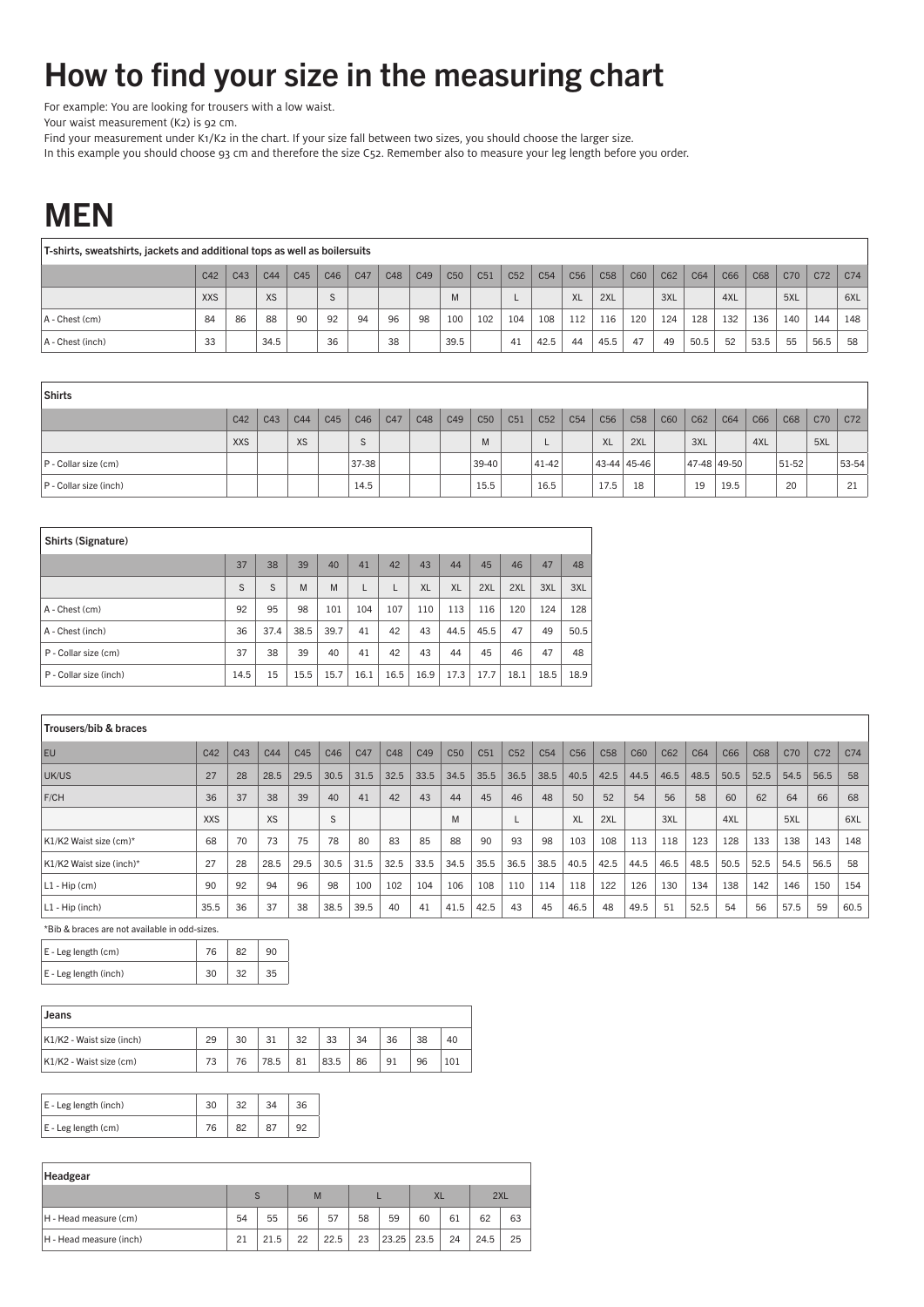# WOMEN

MASCOT offers a wide range of products developed especially for women.

| <b>Tops</b>                 |           |    |      |      |           |     |     |      |      |      |
|-----------------------------|-----------|----|------|------|-----------|-----|-----|------|------|------|
|                             | <b>XS</b> | S  | M    |      | <b>XL</b> | 2XL | 3XL | 4XL  | 5XL  | 6XL  |
| A - Chest (cm)              | 76        | 82 | 88   | 96   | 104       | 112 | 120 | 128  | 136  | 144  |
| A - Chest (inch)            | 30        | 32 | 34.5 | 37.5 | 41        | 44  | 47  | 50.5 | 53.5 | 56.5 |
| $L2 - Hip$ (cm)             | 86        | 92 | 100  | 108  | 116       | 124 | 132 | 140  | 148  | 156  |
| L <sub>2</sub> - Hip (inch) | 34        | 36 | 39.5 | 42.5 | 45.5      | 49  | 52  | 55   | 58   | 61.5 |

| <b>Shirts</b>               |           |             |      |     |      |      |           |     |      |     |      |      |
|-----------------------------|-----------|-------------|------|-----|------|------|-----------|-----|------|-----|------|------|
|                             | 34        | 36          | 38   | 40  | 42   | 44   | 46        | 48  | 50   | 52  | 54   | 56   |
|                             | <b>XS</b> | $\mathsf S$ | M    |     | L    |      | <b>XL</b> | 2XL |      | 3XL | 4XL  | 5XL  |
| A - Chest (cm)              | 76        | 82          | 88   | 92  | 96   | 100  | 104       | 112 | 116  | 120 | 128  | 136  |
| A - Chest (inch)            | 30        | 32          | 34.5 | 36  | 37.5 | 39.5 | 41        | 44  | 45.5 | 47  | 50.5 | 53.5 |
| $L2 - Hip$ (cm)             | 86        | 92          | 100  | 104 | 108  | 112  | 116       | 124 | 128  | 132 | 140  | 148  |
| L <sub>2</sub> - Hip (inch) | 34        | 36          | 39.5 | 41  | 42.5 | 44   | 45.5      | 49  | 50.5 | 52  | 55   | 58   |

Across MASCOT's assortment you will find women's trousers, shorts and skirts in two different fits. It is your body's measurements that determine which fit you should choose. The two fits are called: DIAMOND and PEARL.

Two steps to find the trousers/skirts/shorts that are just perfect for you:

### **1) Find your fit**

Your MASCOT fit will depend on a combination of your waist size (the narrowest part) and your hip measurement (the widest part). The general rule of thumb is that if there is a difference of more than 20 centimetres between your hip and your waist measurements then you should opt for a DIAMOND fit. If the difference is less than 20 centimetres, on the other hand, then you should choose PEARL.

### **2) Find your size**

You can find your size by measuring the circumference of your hip at its widest point. Keep your legs together when measuring hip width. Check the table below your fit: Determine your size based on the circumference of your hip.



### **Ladies trousers and skirts**

DIAMOND fit: A difference between waist and hip measurements of more than 20 cm.

| EU                          | $C32*$    | C <sub>34</sub> | C <sub>36</sub> | C38         | C40         | C42         | C44         | C46         | C48         | C <sub>50</sub> | C <sub>52</sub> | C <sub>54</sub> | C <sub>56</sub> |
|-----------------------------|-----------|-----------------|-----------------|-------------|-------------|-------------|-------------|-------------|-------------|-----------------|-----------------|-----------------|-----------------|
| UK                          | $UK4*$    | UK <sub>6</sub> | UK <sub>8</sub> | <b>UK10</b> | <b>UK12</b> | <b>UK14</b> | <b>UK16</b> | <b>UK18</b> | <b>UK20</b> | <b>UK22</b>     | <b>UK24</b>     | <b>UK26</b>     | <b>UK28</b>     |
| F/CH                        | $32*$     | 34              | 36              | 38          | 40          | 42          | 44          | 46          | 48          | 50              | 52              | 54              | 56              |
|                             | <b>XS</b> | S               | M               |             | L           |             | <b>XL</b>   | 2XL         |             | 3XL             | 4XL             | 5XL             | 6XL             |
| K3 - Waist size (cm)        | 70        | 74              | 78              | 82          | 86          | 90          | 94          | 98          | 104         | 110             | 116             | 122             | 128             |
| K3 - Waist size (inch)      | 27.5      | 29              | 30.5            | 32          | 34          | 35.5        | 37          | 38.5        | 41          | 43.5            | 45.5            | 48              | 50.5            |
| $L2 - Hip$ (cm)             | 96        | 100             | 104             | 108         | 112         | 116         | 120         | 124         | 130         | 136             | 142             | 148             | 154             |
| L <sub>2</sub> - Hip (inch) | 37.5      | 39.5            | 41              | 42.5        | 44          | 45.5        | 47          | 49          | 51          | 53.5            | 56              | 58              | 60.5            |

\*C32/UK4/32 is only available in MASCOT® FOOD & CARE.